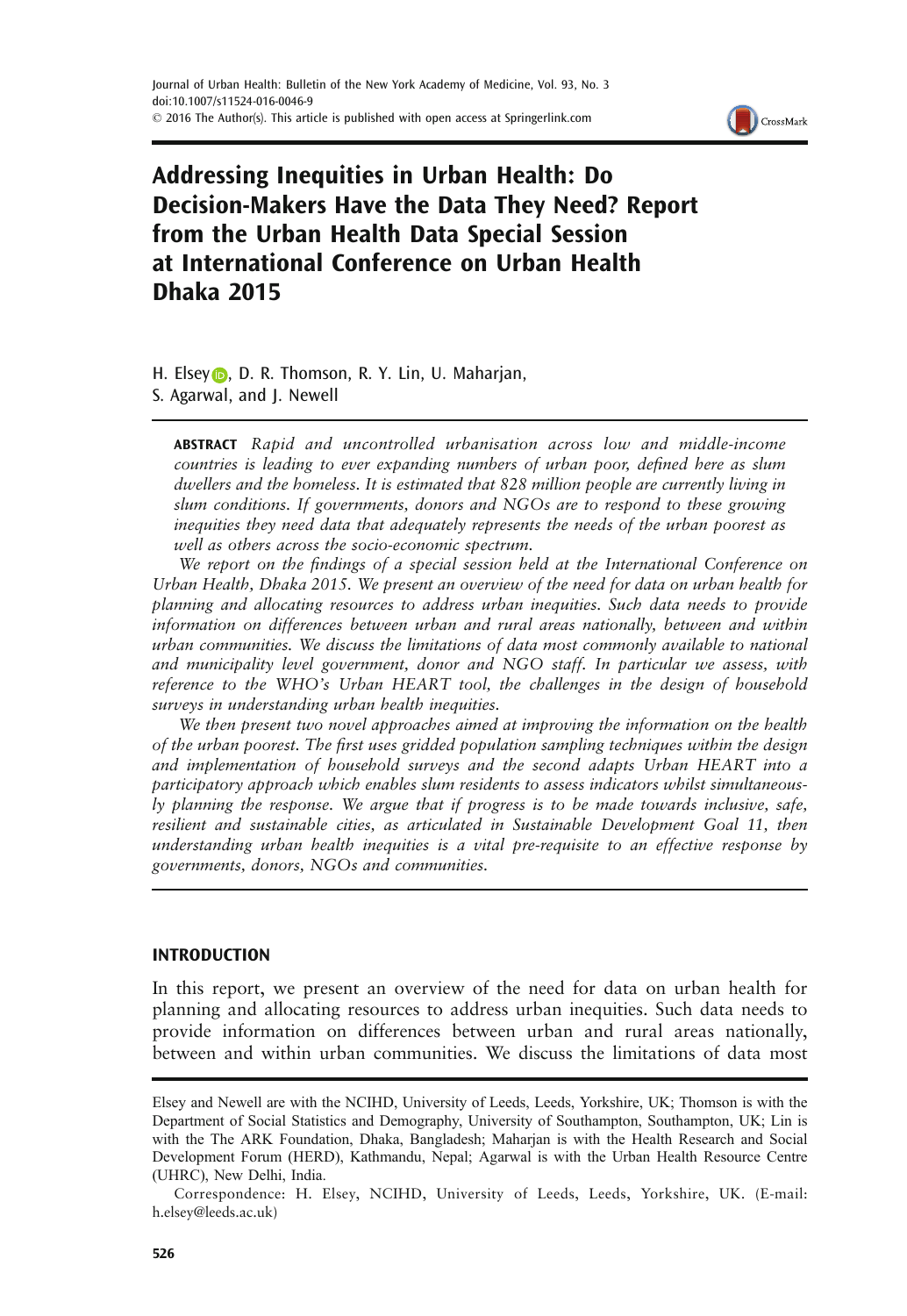commonly available to national and municipality level government, donor and NGO staff. We present two innovative approaches to improve the quality of the data. Finally, we assess how these approaches have the potential to improve responses to urban poverty. This information was originally presented at a special session at the International Conference on Urban Health, Dhaka, 2015.

Rapid and uncontrolled urbanisation is evident across the majority of low and middle-income (LMIC) countries. This growth is particularly evident in South Asia where urban populations are projected to rise from 45 to 62 % by  $2050<sup>1</sup>$  $2050<sup>1</sup>$  $2050<sup>1</sup>$ Governments are struggling to respond to this scale of growth. The infrastructure—housing, sanitation, health care, education, fuel, electricity, roads—needed to support this expanding population is rarely available, particularly for the poorest. For one third of the world's urban population, 828 million people, this means living in slum conditions<sup>[1](#page-11-0)</sup>. These conditions are fuelling the deepening trend of inequities across a wide range of health and social outcomes.<sup>[2](#page-11-0)</sup>

National level decision-makers, local governments, donors and communities in low income countries need data to understand and respond to these inequities, and particularly the needs of the poorest in urban and rural areas. We believe that current data frequently overlooks the urban poorest, defined in this paper as the homeless and those living in slum conditions<sup>1</sup> whether in informal settlements or in rented permanent dwellings, sometimes dispersed among better-off households,<sup>[3](#page-11-0)</sup> making them invisible to planners and decision-makers.

Currently available data comes from several sources: Census data; routinely collected clinical data and cross-sectional household surveys. All these data sources have limitations. Our assessment highlights how the urban poorest are frequently absent from the data sources available to decision-makers at this macro level. Census data is commonly collected every 10 years; in the context for rapid urbanisation and highly transient urban poor populations, such data soon becomes out of date. Furthermore, censuses exclude the homeless and settlements that are seen as illegal.<sup>[3](#page-11-0)</sup> This situation is exacerbated by the length of time it can take for official lists of slums to be updated, leaving many slums unrecognized for years.[4](#page-11-0) Recent enumeration work in five Indian cities by the Urban Health Resource Centre (UHRC) found 40% of slums were unlisted and therefore unrecognized, this equates to 36% of all slum residents.<sup>[5](#page-11-0)</sup>

Routinely collected clinical data aids understanding of the scale and trend of diseases and service use. However, clinical data excludes those managed by private medical practitioners, pharmacies, NGOs and traditional providers, thus underestimating prevalence and service use. Data is rarely disaggregated beyond male and female and provides no details on any other patient demographics such as age, level of poverty or home location. Publically available data is frequently aggregated to district or regional level and thus does not support small area planning. The move to electronic medical records has the potential to improve this data source considerably.<sup>[6](#page-11-0)</sup>

Cross-sectional household surveys are a vital addition to the data available to decision-makers. Over the last twenty years or more, approaches and questionnaires have become standardized for many surveys allowing comparison across countries and over time. Over 200 Demographic and Health (DHS) and a similar number of Multiple Indicator Cluster Surveys (MICS) have been conducted since programmes began in 19[8](#page-11-0)4 and 1995, respectively.<sup>7,8</sup>

Whilst cross-sectional surveys have large sample sizes (between 5000 and 30,000 households), they do not collect samples of sufficient size to compare inter-urban or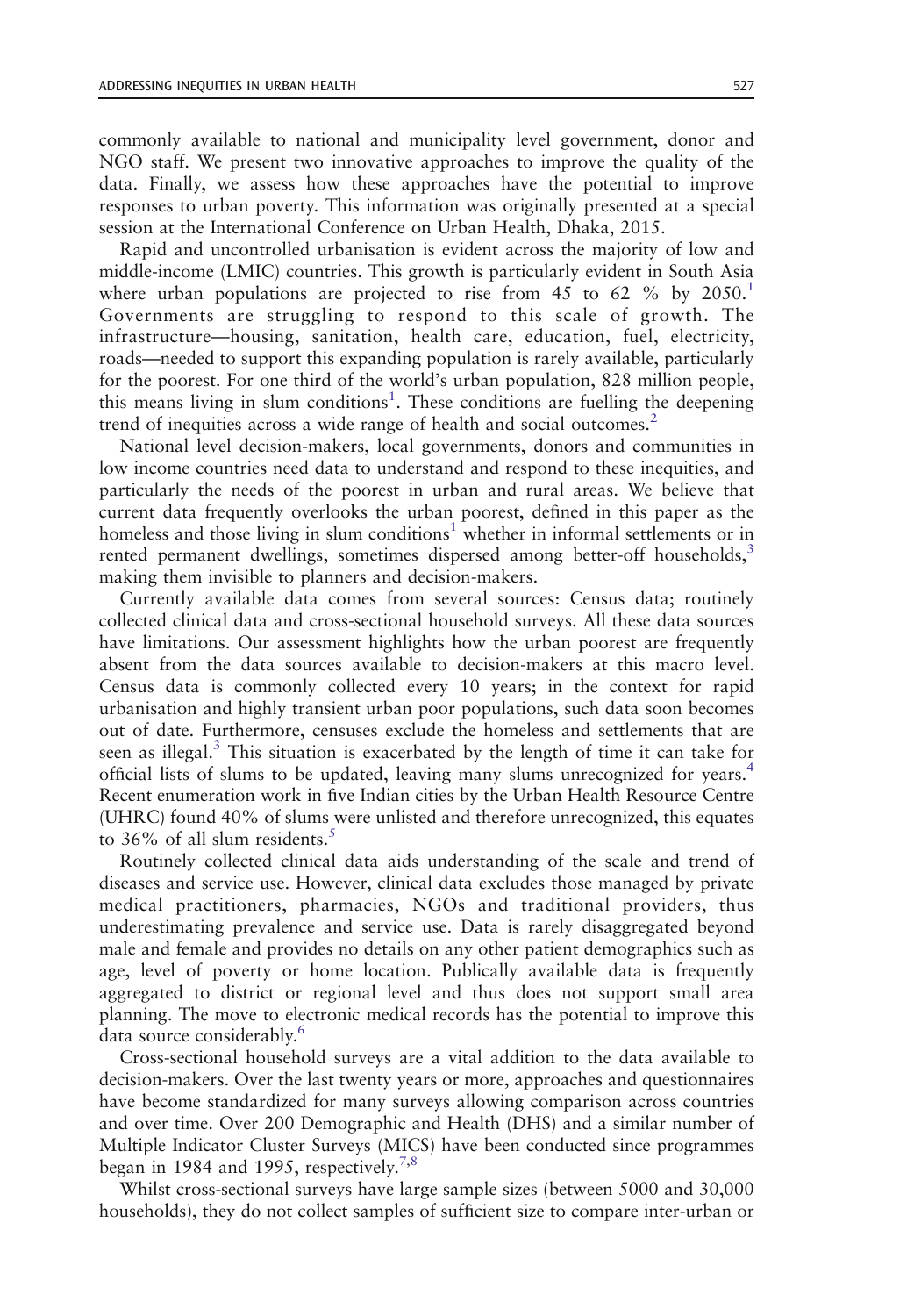intra-urban disparities. In addition there are four methodological challenges which could lead to under-representation of the urban poorest and skew urban estimates in household surveys. Firstly, census data is commonly used to determine sampling frames, but this excludes 'illegal' settlements and the homeless.<sup>[3](#page-11-0)</sup>

Secondly, inconsistent definitions of urban and rural may mean that peri-urban poor are miscategorized as rural; particularly when slums have burgeoned beyond the government defined urban boundaries.<sup>[9](#page-11-0)</sup> A third challenge is that household listing maps, produced during the second stage of sampling by survey implementers, often assume one dwelling is occupied by one household. Although questionnaires are designed to include non-typical residents including servants and extended family, they overlook whole households that share a dwelling. Multiple household dwellings may include households that split residence, for example with a dwelling in a rural village, households not listed on rental contracts, or households that view their residence as temporary as is common in poor neighborhoods.

A fourth challenge is the definition of a household. Many surveys follow the DHS definition of a household as "a person or group of related and unrelated persons who usually live together in the same dwelling unit(s) or in connected premises, who acknowledge one adult member as the head of the household, and who have common cooking and eating arrangements".<sup>[10](#page-11-0)</sup> This definition can become problematic in urban areas: for example, in many of Dhaka's slums several families share a cooking pot; whilst in Kathmandu, several individuals, often single men, share rooms with no cooking facilities, eating instead at street vendors. This multiple occupancy presents a challenge for survey enumerators who may not be aware of the poorest occupants within a dwelling.

Understanding inequities may also be constrained by the approach to assessing differences in wealth. DHS wealth quintiles are the most commonly used relative measure of wealth (see Tables [1](#page-3-0) and [2](#page-5-0)). The measure is based on household ownership of physical assets such as water source type and cell phone ownership. They are calculated separately for urban and rural populations and then combined to account for the different value of the same asset in a rural versus urban context.<sup>[11](#page-11-0)</sup> Within urban areas, using physical assets to measure differences in wealth can prove misleading. Wealth includes income, saving, access to credit, and other financial assets beyond physical assets. For the poorest urban dwellers, high rents can keep a household in crippling poverty. Our work in Nepal highlights how those in some of Kathmandu's informal settlements pay little or no rent and may be comparatively better-off than those living in better constructed formal dwellings paying high rents. These nuances are overlooked by a purely assets based categorisation.

To see whether the research community acknowledges these limitations when using cross-sectional data to understand rural–urban and intra-urban inequities we conducted a search of Global Health Ovid and Medline databases from 2000 to date in September 2015. We used the search terms 'demographic health survey' and 'urban'. After the removal of duplicates, we identified 34 studies that had compared risk factors and outcomes between urban and rural populations. Overwhelmingly these papers find greater risks and worse health outcomes among rural populations when compared to urban populations. Only two of these papers $4,12$  recommend exploring differences by wealth categories within urban populations. If such surveys systematically under-represent the urban poorest, then the categorisation of 'urban' becomes a proxy for 'wealthy urban' rather than a representative reflection of the health risks and outcomes of the entire urban population. This bias provides an excessively rosy picture of the health of urban dwellers and masks the conditions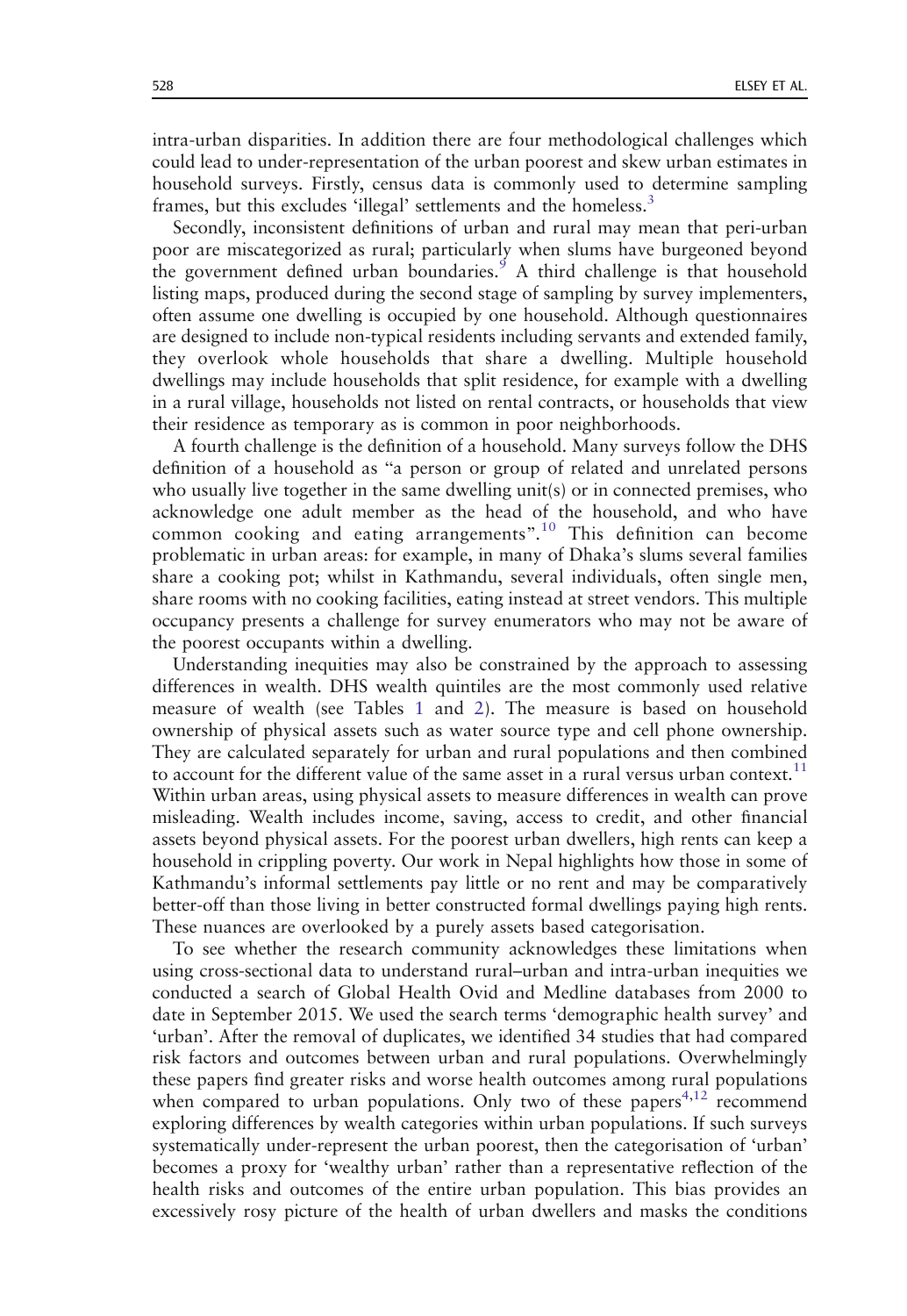<span id="page-3-0"></span>

| <b>TABLE 1</b> |                                              |                                    | Publically available reports and datasets Nepal: urban HEART indicators covered and measures of wealth |                                         |                              |
|----------------|----------------------------------------------|------------------------------------|--------------------------------------------------------------------------------------------------------|-----------------------------------------|------------------------------|
|                | Survey (latest available)                    | Representation                     | Core (12) urban HEART<br>indicators covered                                                            | Other urban HEART<br>indicators covered | Measure of wealth            |
| Nepal          | Health Survey (2011)<br>Demographic and      | National                           | · Infant mortality rate                                                                                | • Under 5 mortality rate                | Asset-based wealth quintiles |
|                |                                              | Sub-national                       | . Access to safe water                                                                                 | • Solid fuel use                        |                              |
|                |                                              | Urban-rural                        | • Access to improved sanitation                                                                        | • Literacy                              |                              |
|                |                                              | Women                              | • Skilled birth attendance                                                                             | · Underweight children                  |                              |
|                |                                              | Men                                | · Fully immunized children                                                                             |                                         |                              |
|                |                                              | Children                           | · Prevalence of tobacco smoking                                                                        |                                         |                              |
|                |                                              |                                    | • Unemployment                                                                                         |                                         |                              |
|                | Multiple Indicator                           | National                           | • Completion of primary education<br>• Access to safe water                                            | · Underweight children                  | Asset-based wealth quintiles |
|                | Cluster Survey                               | Sub-national                       | . Access to improved sanitation                                                                        | · Breastfeeding                         |                              |
|                | (2010)                                       | Urban-rural                        | • Skilled birth attendance                                                                             | • Solid fuel use                        |                              |
|                |                                              | Women                              | • Completion primary education                                                                         | • Literacy                              |                              |
|                | Global Youth Tobacco<br><b>Survey (2011)</b> | Children<br>National               | · Tobacco prevalence                                                                                   | · Teenage pregnancy                     | None                         |
|                | Nepal Living Standards                       | National Urban/rural<br>Youth only | . Access to safe water                                                                                 | . Women in the workforce                | Consumption quintiles        |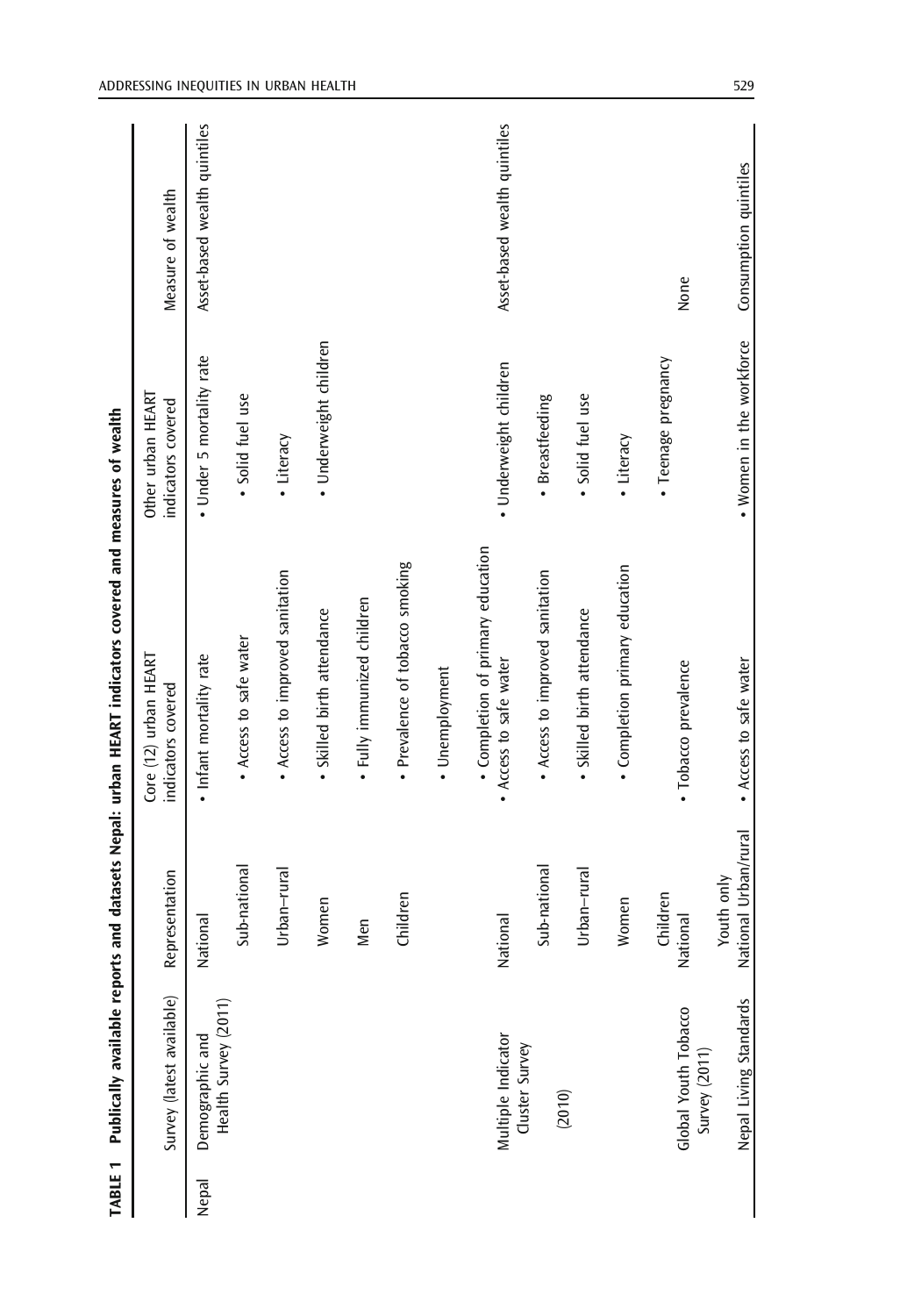|                    | · Poverty                       | · Secure tenure | • Morbidity for cancers,<br>CVD, respiratory disease | • Solid fuel use | • Literacy |
|--------------------|---------------------------------|-----------------|------------------------------------------------------|------------------|------------|
|                    | • Access to improved sanitation | · Unemployment  | • Completion of Primary Education                    |                  |            |
| Measurement Survey | $(2010 - 2011)$                 |                 |                                                      |                  |            |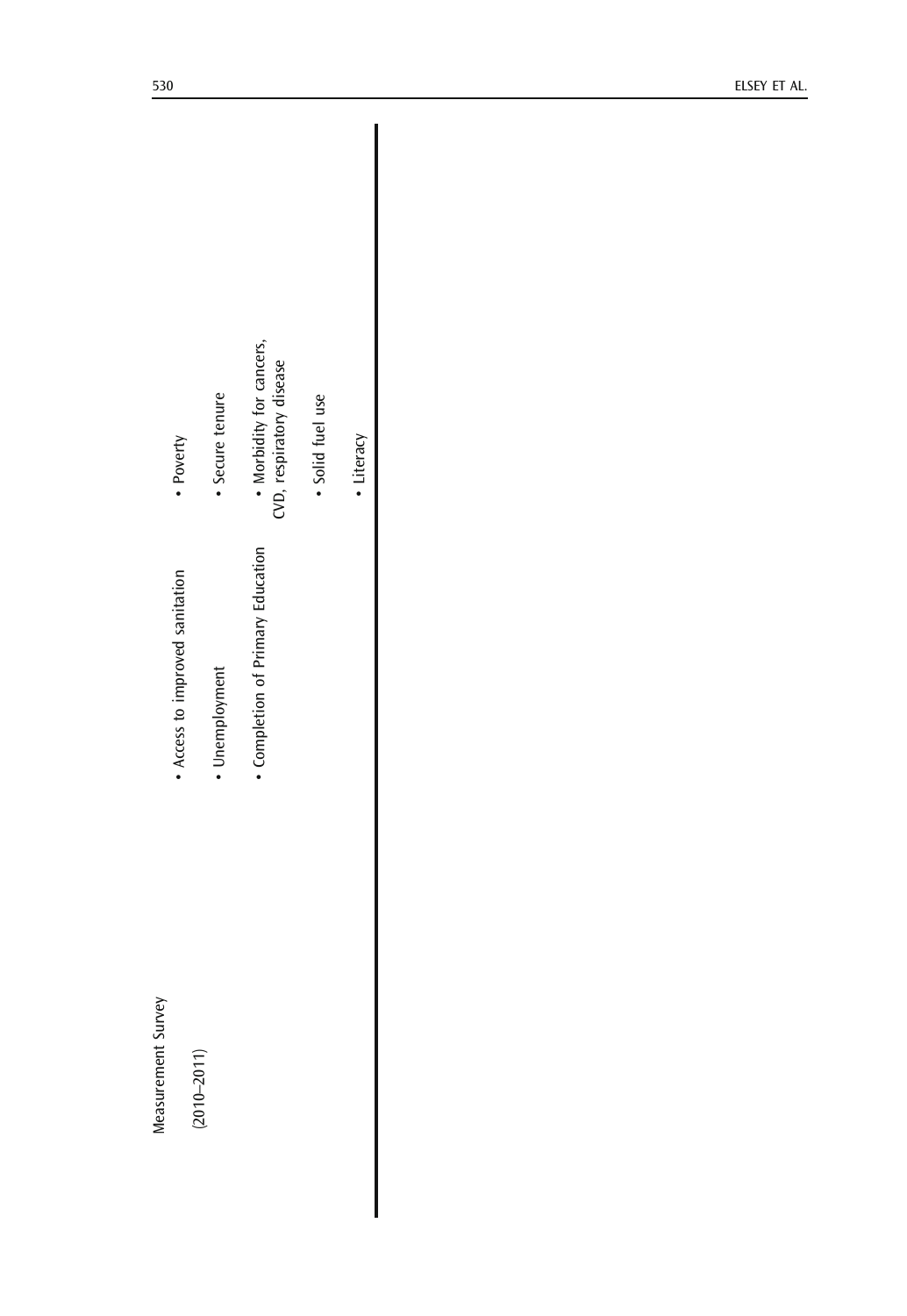<span id="page-5-0"></span>

| <b>TABLE 2</b> |                           |                | Publically available reports and datasets Bangladesh: urban HEART indicators covered and measures of wealth |                                                  |                              |
|----------------|---------------------------|----------------|-------------------------------------------------------------------------------------------------------------|--------------------------------------------------|------------------------------|
|                | Survey (latest available) | Representation | Core (12) urban HEART<br>indicators covered                                                                 | Other urban HEART<br>indicators covered          | Measure of wealth            |
| Bangladesh     | Demographic and           | National       | · Infant mortality rate                                                                                     | • Under 5 mortality rate                         | Asset-based wealth quintiles |
|                | Health Survey (2011)      | Sub-national   | · Diabetes                                                                                                  | • Solid fuel use                                 |                              |
|                |                           | Urban-rural    | . Access to safe water                                                                                      | • Literacy                                       |                              |
|                |                           | Women          | • Access to improved sanitation                                                                             | · Underweight children                           |                              |
|                |                           | Men            | • Skilled birth attendance                                                                                  | • Overweight and                                 |                              |
|                |                           | Children       | · Fully immunized children                                                                                  | obesity                                          |                              |
|                |                           |                | · Prevalence of tobacco smoking                                                                             | · Breastfeeding                                  |                              |
|                |                           |                | • Unemployment                                                                                              | · Teenage pregnancy                              |                              |
|                | Urban Health Survey       | Urban          | • Infant mortality rate<br>• Completion of<br>primary education                                             | • Under 5 mortality rate                         | Asset-based wealth quintiles |
|                | (2013)                    |                | • Access to safe water                                                                                      | · Security tenure                                |                              |
|                |                           |                | Access to improved sanitation                                                                               | · Teenage pregnancy                              |                              |
|                |                           |                | · Unemployment                                                                                              | · Breastfeeding                                  |                              |
|                | Multiple Indicators       | National       | • Skilled birth attendance<br>• Access to safe water                                                        | · Underweight children<br>· Underweight children | Asset-based wealth quintiles |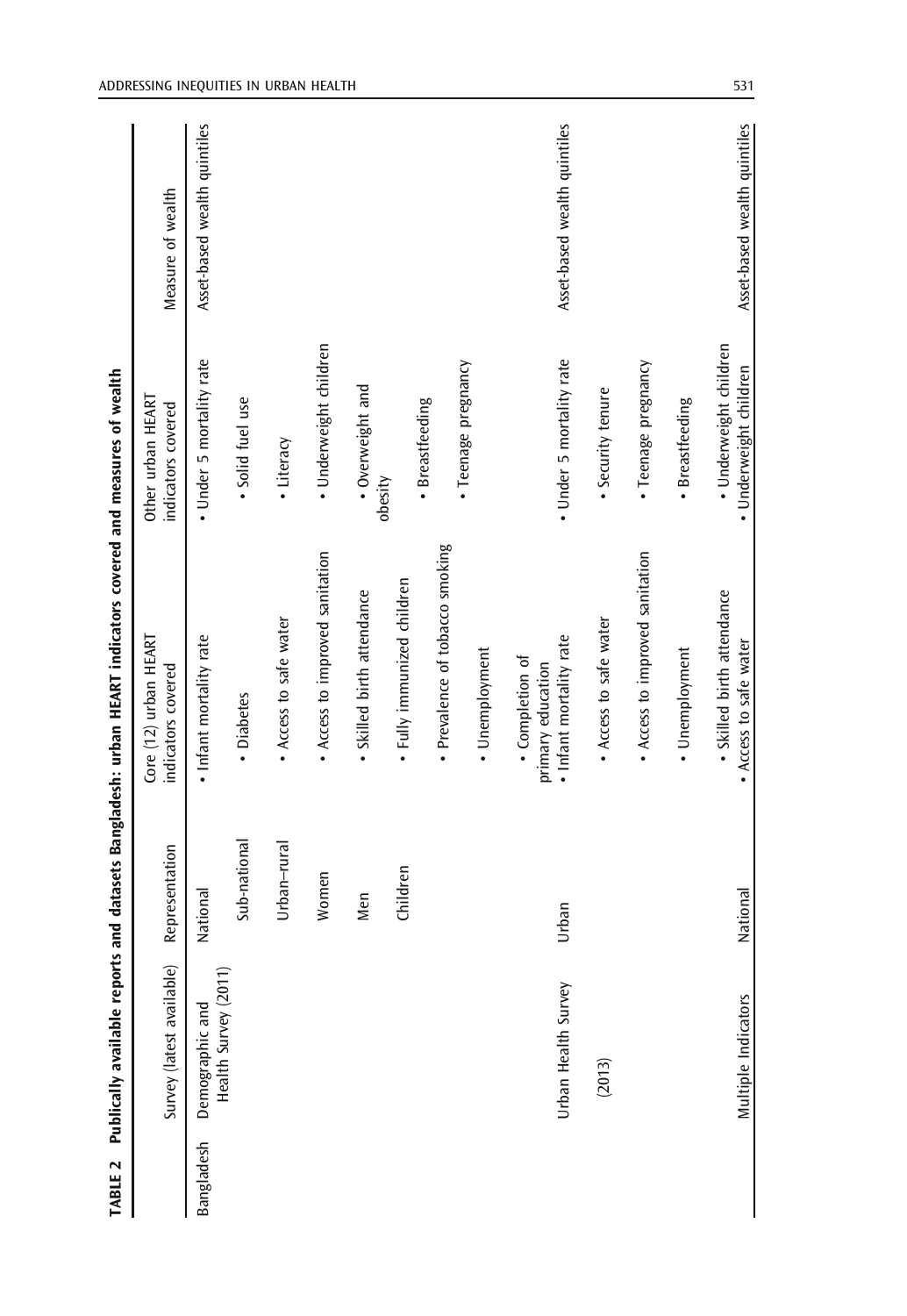|                |                                 |                 |                            |                                |                     | Asset-based wealth quintiles    |                      |                          | Asset-based wealth quintiles    |                |        |        |
|----------------|---------------------------------|-----------------|----------------------------|--------------------------------|---------------------|---------------------------------|----------------------|--------------------------|---------------------------------|----------------|--------|--------|
|                | • Breastfeeding                 |                 | · Solid fuel use           | • Literacy                     | · Teenage pregnancy | · Physical activity             |                      | • Overweight and obesity |                                 |                |        |        |
|                | • Access to improved sanitation |                 | • Skilled birth attendance | · Completion primary education |                     | · Prevalence of tobacco smoking |                      | · Diabetes               | · Prevalence of tobacco smoking |                |        |        |
|                | Sub-national                    |                 | Urban-rural                | Women                          | Children            | National                        |                      | <b>Adults</b>            | National urban/rural            |                | Adults |        |
| Cluster survey |                                 | $(2012 - 2013)$ |                            |                                |                     | TEPs: NCD risks                 | <b>Survey (2010)</b> |                          | GATS: Global Adult              | Tobacco Survey |        | (2009) |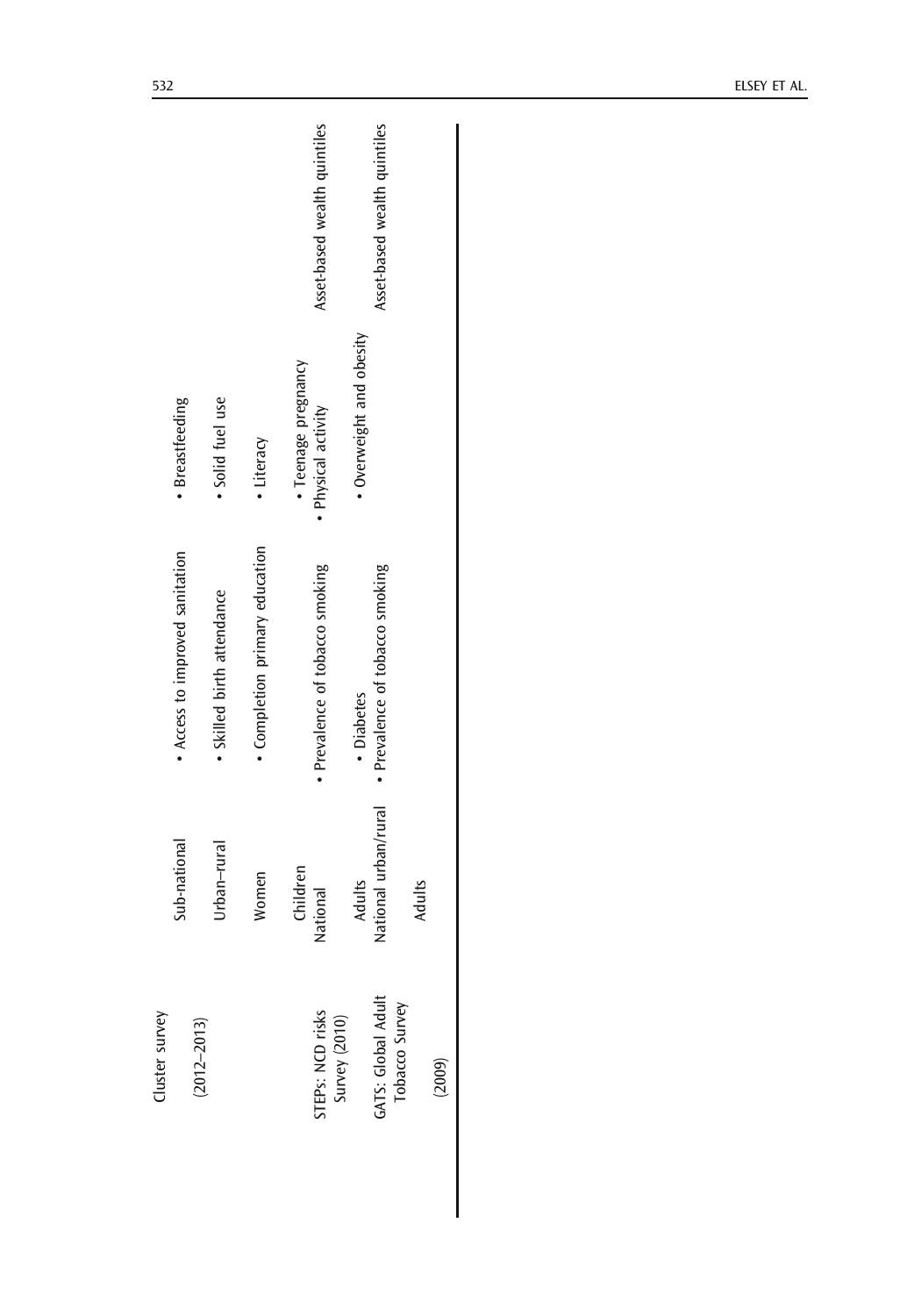and needs of the poorest. The value of disaggregation of urban DHS data as conducted in India by UHRC is highlighted by WHO and UN-Habitat<sup>[1](#page-11-0)</sup>. If governments and donors do not have access to data which represents the needs of the urban poorest, it is unlikely that policies and resource allocation will address urban poverty.

To explore the extent to which household surveys can be used to understand urban health and identify health inequities, we assessed publically available reports and datasets of cross-sectional surveys in Bangladesh and Nepal. Six such datasets and survey reports were found (Tables [1](#page-3-0) and [2\)](#page-5-0). In order to make this assessment we used WHO's Urban Health Equity Assessment Response Tool  $(HEART)^{13}$  $(HEART)^{13}$  $(HEART)^{13}$  which provides a comprehensive set of 12 core, 18 highly recommended and 6 optional indicators to explore different perspectives of urban health inequities (Fig. 1). The Urban HEART process recommends utilising existing data to assess these indicators. Following the assessment of indicators, the process advocates the involvement of a wide range of government, donor, and civil society stakeholders working together to prioritize and plan the responses to the identified health inequities.

Whilst the available surveys do provide a good coverage of most of the Urban HEART key indicators, particularly DHS, it is also clear that many of the highly recommended and optional indicators are missed. The main purpose of WHO's Urban HEART process is to provide information to inform a response to inequities within urban areas. Current sampling methods may systematically miss the urban poorest, resulting in biased samples as described above. Further, the sample size of these surveys is insufficient to compare within and between urban inequities. For example, to compare infant mortality,<sup>[14](#page-11-0)</sup> a HEART indicator that is widely used as a gauge of health system impact on overall child health,<sup>[15](#page-11-0)</sup> a sample of 1000 to  $1500$  households of each the urban poorest and urban non-poor would be needed. In the 2011 Nepal<sup>[10](#page-11-0)</sup> and 2011 Bangladesh DHS,<sup>[16](#page-11-0)</sup> only 168 and 515 individuals respectively were sampled from the bottom wealth quintile, preventing estimation of HEART indicators in urban areas.

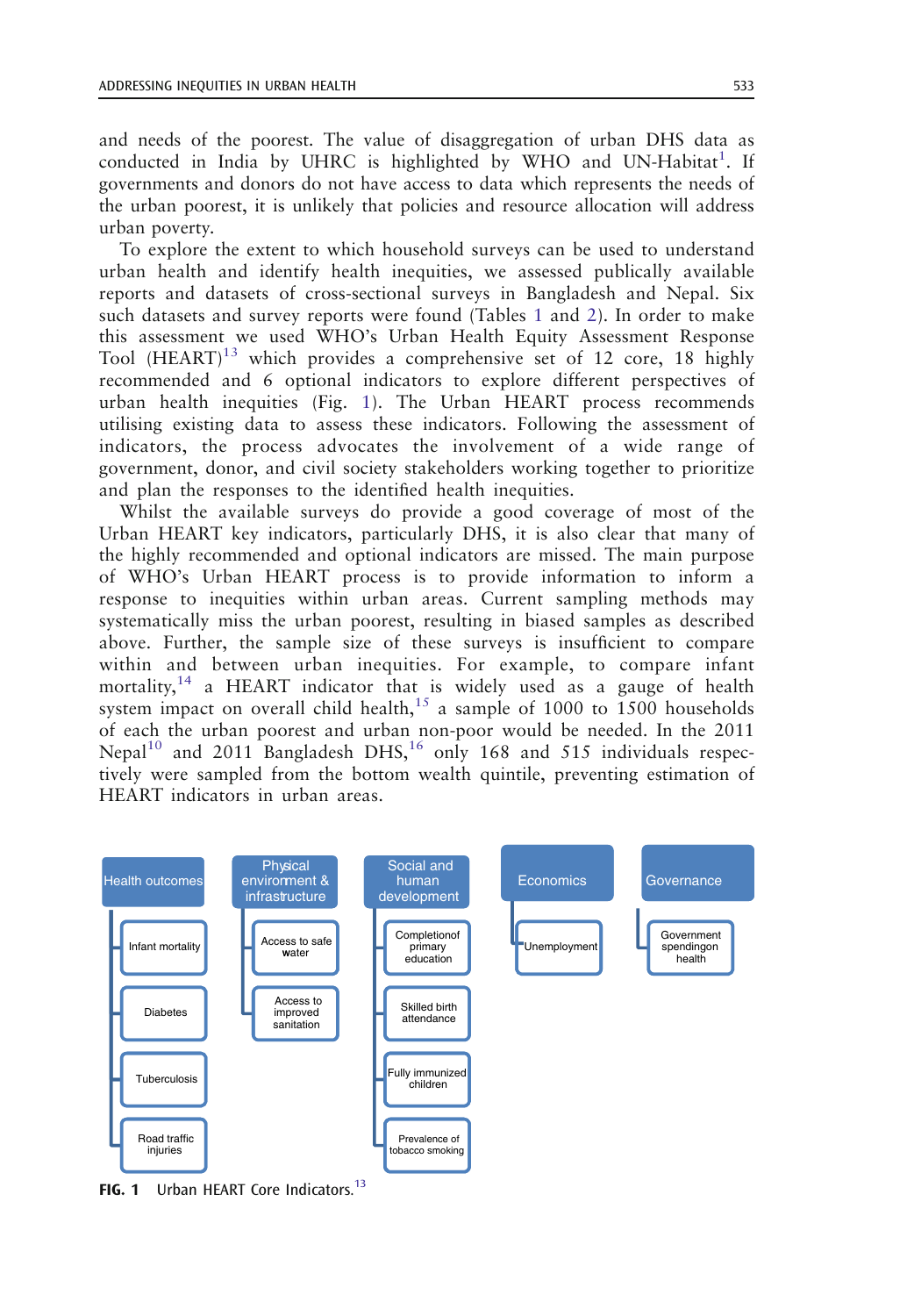## INNOVATIVE APPROACHES TO IMPROVING THE REPRESENTATION OF THE URBAN POOR IN DATA

#### Gridded population sampling in household surveys

To overcome these issues of missing the urban poorest, HERD, and its collaborators including the Ministry of Health and Population in Nepal, adapted several innovations whilst planning an urban health survey. To ensure informal settlements could be included in their survey, the team sampled neighborhoods from gridded population data rather than census data.[17](#page-11-0) Gridded population datasets are based on projected census data disaggregated to small, uniformly-sized areas based on spatial information such as road networks, land cover, and night time lights.<sup>[18](#page-11-0)</sup> Gridded datasets give 'un-mapped' populations a probability of selection and offer population estimates at much smaller geographic units than census data allowing analysis of intra-urban disparities. The R program that we used, GridSamp, is available for free online [\(https://github.com/ForrestStevens](https://github.com/ForrestStevens)).

To capture a representative sample, including the poorest who share living spaces in what appear to be better-off neighborhoods, HERD strengthened the household listing protocol. In a typical household survey, survey staff hand-map all dwellings in each sampled neighbourhood. HERD increased the speed and accuracy of this process by mapping dwellings directly in OpenStreetMap,  $19$  an open source global map, using Android phones with the application OSMAnd [osmand.net]. Approximately half of the dwellings in the survey were already in OpenStreetMap and thousands of additional dwelling locations without any identifying information were integrated into the map. OpenStreetMap is widely used for planning, disaster response, research,<sup>[20](#page-11-0)</sup> and by community members themselves for advocacy and decision making.<sup>[21](#page-11-0)</sup> Whilst mapping in the field, the HERD team asked someone in each dwelling, or a neighbour, how many households lived in that dwelling. A household was defined as "a group sharing a cook pot". These interactions offered the mapping team opportunities to explain the mapping activities to community members. This proved valuable in minimising suspicion and building interest in the follow-on interviewing activities. Whilst talking to community members added time to the household mapping process, use of OpenStreetMap saved time compared to paper-based methods, and we estimate both approaches were comparable in terms of time and cost.

The combination of gridded population sampling and OpenStreetMap household listing were used in a pilot study of 1310 households conducted by HERD in the Kathmandu valley in 2015. We used GridSamp to randomly generate 90 primary sampling areas (PSUs), each with an expected minimum of 146 households. Then mapped households by talking to PSU residents and using OSMAnd in 72 PSUs before 25 April, 2015 when a series of large earthquakes destroyed displaced millions of people in Nepal. This study was cancelled though a future similar study is planned using the same methods. All gridded population datasets have error in the number of modelled population per grid cell. Using WorldPop 100-m grid cells (version  $2C^{22}$ , we found a median of 30 fewer households per PSU than expected during field enumeration (interquartile range: 75 fewer–15 more). Due to variable number of households per PSU, we planned to randomly sample 10% of households from each PSU. Enumerating households in each dwelling proved to be worthwhile as we found a median of 2 households per dwelling (range 1–4). More detailed assessments of the accuracy and feasibility of these methods are needed. This one experience suggests that the budget using GridSamp and OSMAnd was on par with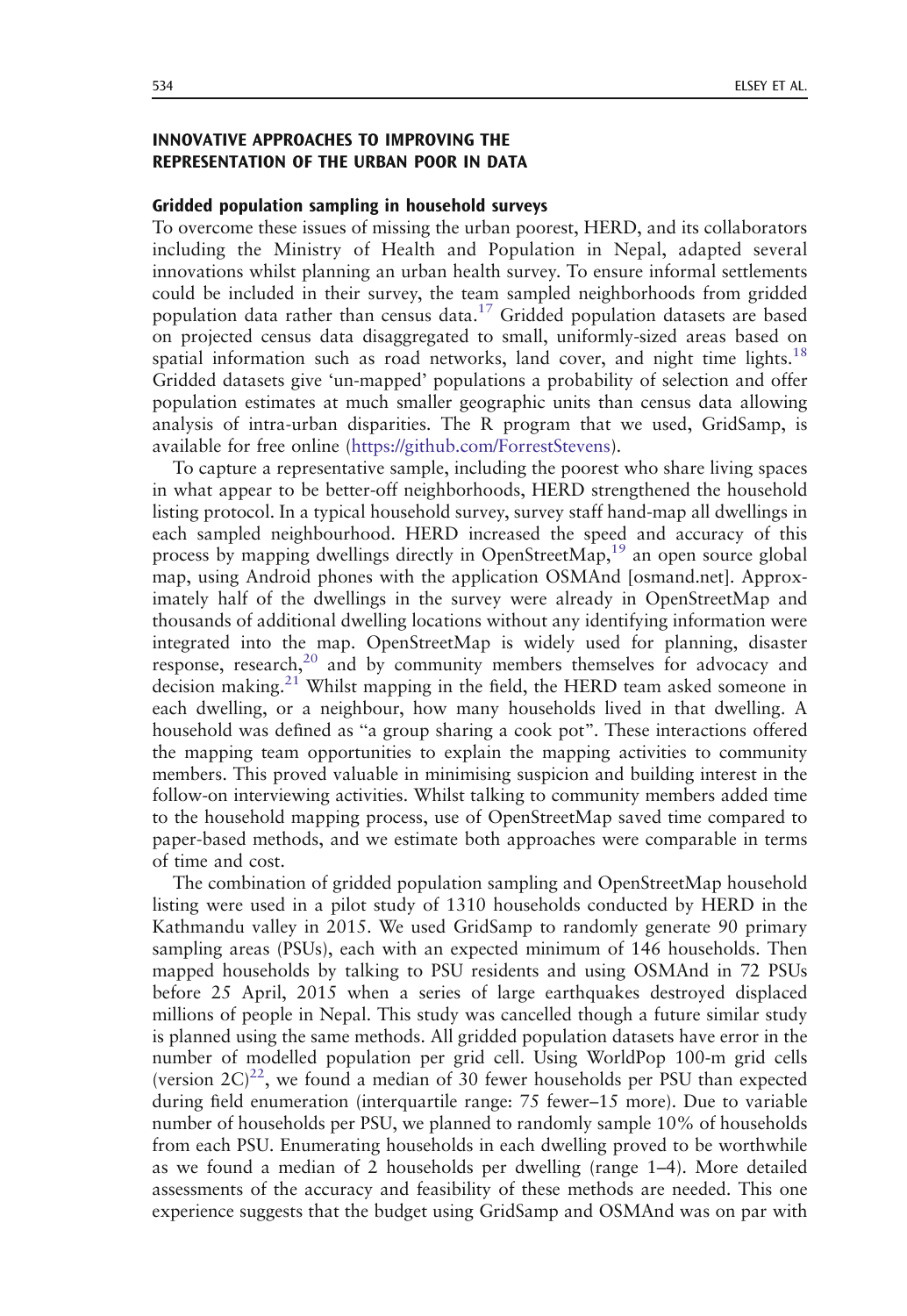a standard survey using census data and hand-drawn mapping enumeration and it is not any more time consuming in urban areas.

## Combining Assessment and Response using a Participatory Approach

Improving the representation of the urban poor in cross-sectional surveys is vital for improving macro level responses. However, such data does not help with micro level local planning within different districts or wards of a city. The challenges of small area estimations are well known and have been shown to lead to inaccurate estimates of disparities across populations and areas.<sup>[23](#page-11-0)</sup> The extent of this lack of local area data are highlighted by the experience of Urban HEART which has been used successfully in several high and middle-income countries, but in low income settings the full urban HEART process, including the 'R' for response has only happened within pilot sites. $^{24}$  $^{24}$  $^{24}$  The lack of availability of local area data either from cross-sectional surveys or routine clinical data to compare different neighborhoods or wards is one factor that has undermined the implementation of HEART in low income settings. In response UHRC, India worked in partnership with networks of slum-level community groups and local stakeholders to develop, at low cost, a participatory version of urban HEART.

Building on earlier work,<sup>[4,5](#page-11-0)</sup> and at the request of WHO SEARO<sup>[24](#page-11-0)</sup> the UHRC team simplified the HEART indicators and assessment process. The approach was first used in Indore and Bally and further refined in Agra during 2014–2015. A key aspect of the approach involved facilitating slum community groups to identify the response or action in parallel with the assessment.

The process followed by UHRC involved four main steps. Firstly, slum community group members and UHRC's social facilitators developed simple actionable indicators based on Urban HEART's four categories of housing and physical Infrastructure; social, health and human development; economics and governance. Secondly, teams of local women's group members were trained on the indicators and approach using simple non-technical language in spoken Hindi. The women then assessed the indicators across different neighborhoods through consultation with other women's group representatives. The assessment was conducted using a three-colour scale of red, yellow or green marks to depict status of deprivation; this can be easily understood regardless of literacy levels.

Consultation meetings were then held across clusters of five to seven slums to develop the response plan based on the ideas that had emerged during the assessment process.

The perseverance and confidence of the women, based on their careful analysis of the problems within their communities, enabled them to advocate for changes. The use of community petitions, reminders to Municipal Corporation, and gentle persuasion enabled improvements to governance and accountability. In Agra from 2014 to 2015, several concrete improvements in slum areas resulted from this advocacy, for example 6300 people benefitted from improved community water supply; 40,000 from paved streets; 34,000 from cleaning of drains and 60,000 from the installation of a sewage system. Further, the sustained efforts of these confident community groups enabled 20,000 people to gain government proof of address and a picture ID card. These are of critical importance as they are a requirement for claiming entitlements, services and social benefits which would otherwise be unattainable by members of these communities. The women's groups were particularly keen to improve maternity services and with polite requests and coordination with health department officials they were able to increase women's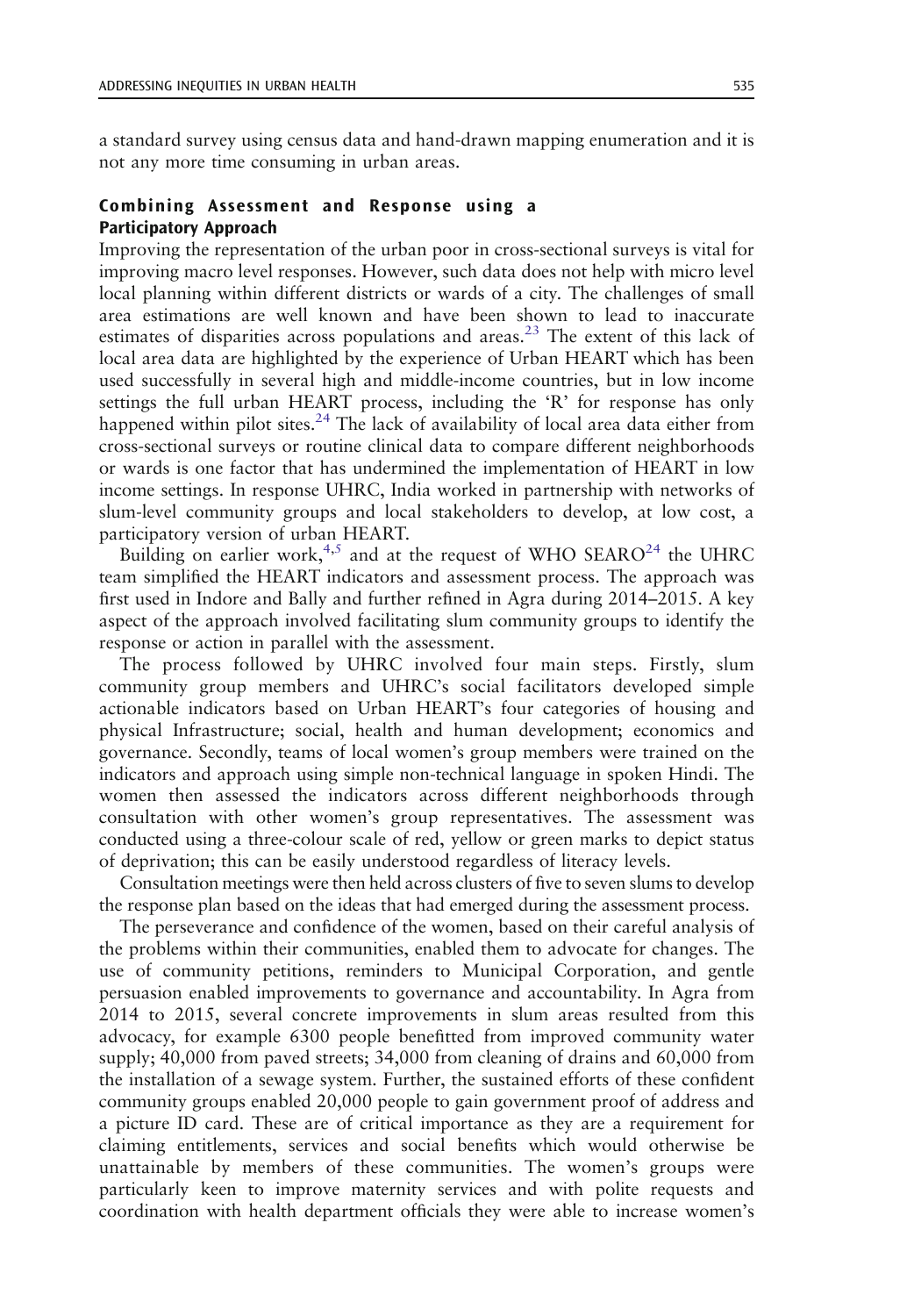access to institutional deliveries with 3942 women delivering in government and affordable private hospitals and 1101 accessing the government's Maternity Benefit Scheme (Janani Suraksha Yojana). Immunisation rates also improved with 1,460 children being immunized at government health services. The women also triggered local actions including building bridge over large open drains, reductions in the number of drinking and gambling joints and increased access to savings and credit groups managed by trained slum women's group representatives. These schemes have supported over 500 families to keep their children in school, and over 400 families store grain at harvest time, a measure to address food insecurity during low (or no) wage-earning times.

This approach brings the knowledge and wisdom of slum women's groups to the fore, allowing them to prioritize the actions needed for an immediate and effective responses. Some examples of the actions prioritized by the women include: community sensitization rallies against alcoholism and gambling; removal of alcohol and gambling joints; petitions to local government for cleaning of garbage and drains; petitions requesting installation of water supply in several slums and the provision of picture IDs and address-proof for 500 people allowing their access to free education. The study shows a practical approach to build/strengthen selfreliance and resilience among vulnerable segments of city populations. It also demonstrates how regular mentoring and training can build collective confidence and the skills (such as negotiation skills) required to address vulnerabilities and access to services and entitlements.

### **CONCLUSIONS**

As WHO's Urban  $HEART<sup>13</sup>$  emphasises, using existing data to inform the response to urban inequities is preferable to conducting more expensive surveys. However, current nationally representative household surveys face several limitations in identifying and assessing the health needs of the urban poor. Furthermore, there is very limited data to inform small area responses at ward level. The work presented during our special session at ICUH 2015 highlighted not only the problems of existing data sources but also the great potential of new approaches such as gridded sampling techniques to improve the representation of the urban poorest within household surveys. The use of crowd-sourcing applications, such as OpenStreetMap, offers great potential to plug the gaps in traditional approaches to mapping populations for household survey samples. This can provide a verifiable dataset which local authorities, NGO and communities can easily update and utilize for action.

It is easy to become focused on the 'assessment' component of Urban HEART and overlook the 'response'. The participatory adaptation of Urban HEART from UHRC provides a practical working methodology to assess health inequities across neighborhoods and wards to provide information for governments and NGOs engaged in slum health programming. Importantly the participatory approach gives equal weight to the Response with the identification of immediate actions to be taken by residents and by local governments and other providers.

Open Access This article is distributed under the terms of the Creative Commons Attribution 4.0 International License (http://creativecommons.org/licenses/by/4.0/), which permits unrestricted use, distribution, and reproduction in any medium, provided you give appropriate credit to the original author(s) and the source, provide a link to the Creative Commons license, and indicate if changes were made.